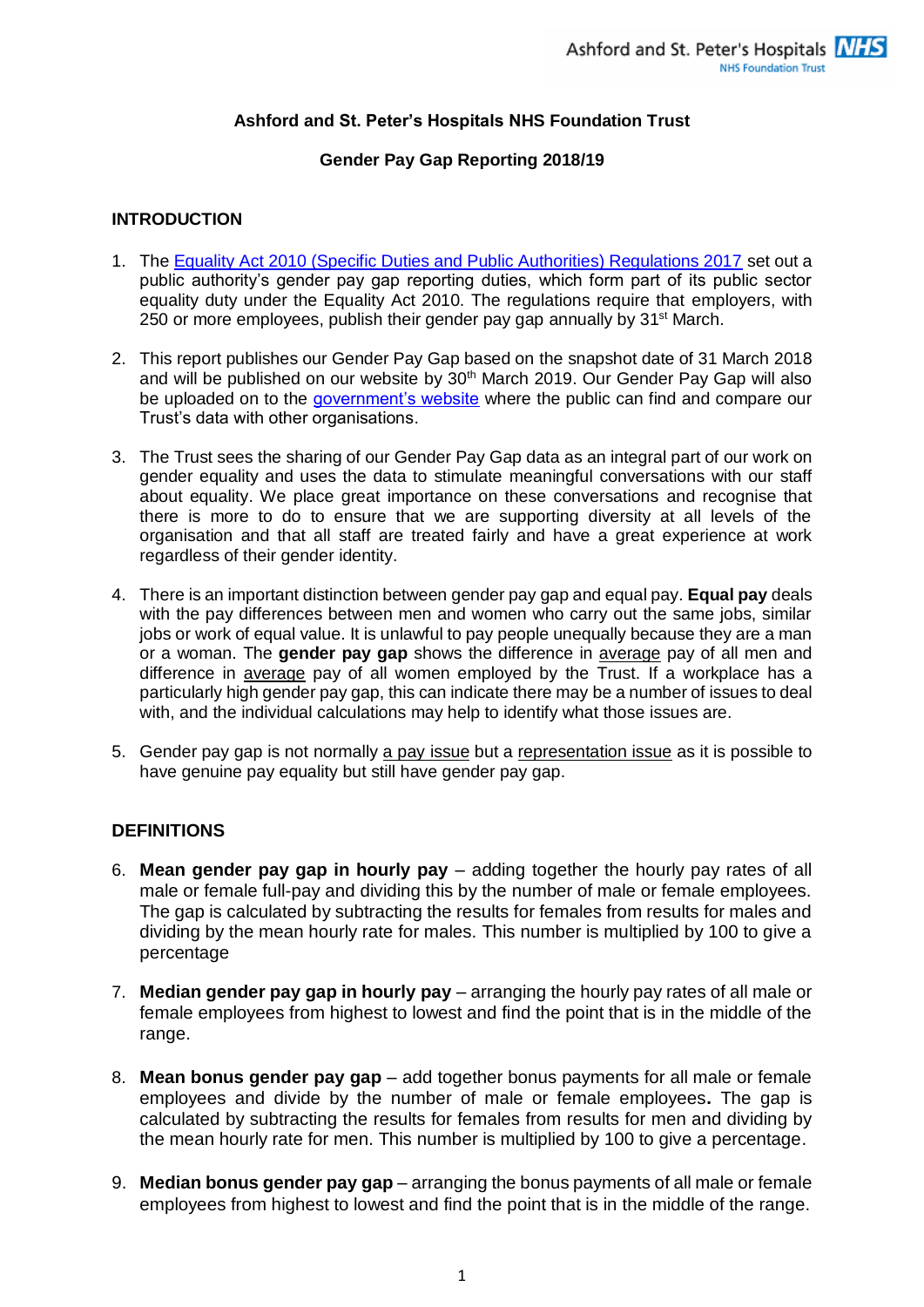# **OUR DIFFERENT TERMS AND CONDITIONS**

- 10. For non-medical and non-executive staff the Trust uses the national Agenda for Change job evaluation framework which has 9 pay bands and each pay band has a set of pay points for annual pay progression until an employee reaches the top of the pay band. The framework is used to determine the appropriate pay band for each job role. The longer an employee has been in a band the higher their salary is likely to be irrespective of their gender. The agenda for change framework is based on the principle of equal pay for work of equal value.
- 11. Our non-consultant grade medical colleagues are paid at the appropriate nationally determined grade according to their experience, skill and level of training level.
- 12. Our consultant colleagues are paid on the nationally determined pay framework for hospital consultants.
- 13. Consultant colleagues are also eligible to apply for Clinical Excellence Awards (CEAs). The CEA scheme is intended to recognise and reward consultants who demonstrate significant achievements in the delivery of safe and high quality care to patients over and above their standard role and to their on-going commitment to the continuous improvement of NHS Services. CEAs are the only elements of our pay package that constitute "bonuses" under the reporting requirements. They are included in the figures reported for both mean and median gender pay gap in hourly pay as well as being reported separately in the mean and median bonus gender pay gaps.

# **OUR GENDER PROFILE**

14. The gender split in our workforce is 68% female employees (compared to 73.6% last year) and 32% (compared to 26.4% last year) male employees. In comparison the gender split in the NHS as a whole is 77% female and 23% male.



15. Consultant colleagues make up about 5% of our workforce. The Trust has a higher proportion of male consultant employees (64%) compared to female consultant employees (36%). This is significant in terms of gender pay gap reporting because of the high salaries of this staff group compared to the rest of the workforce and their eligibility for CEAs.

# **THE MEAN AND MEDIAN GENDER PAY GAP IN HOURLY PAY**

- 16. The **Mean Pay Gap In Hourly Pay** for the Trust is 20.4% (compared to 22.5%) i.e. male pay is on average £4.19 per hour more than female.
- 17. The **Median Pay Gap In Hourly Pay** for the Trust is 0%, meaning that there is no gap in the median pay between men and women.

# **STAFF EARNINGS BY QUARTILE**

18. All employees are ranked (male and female together) from the lowest to the highest paid in terms of hourly rates. The employees are then divided into four pay bands to determine the earnings by quartile.